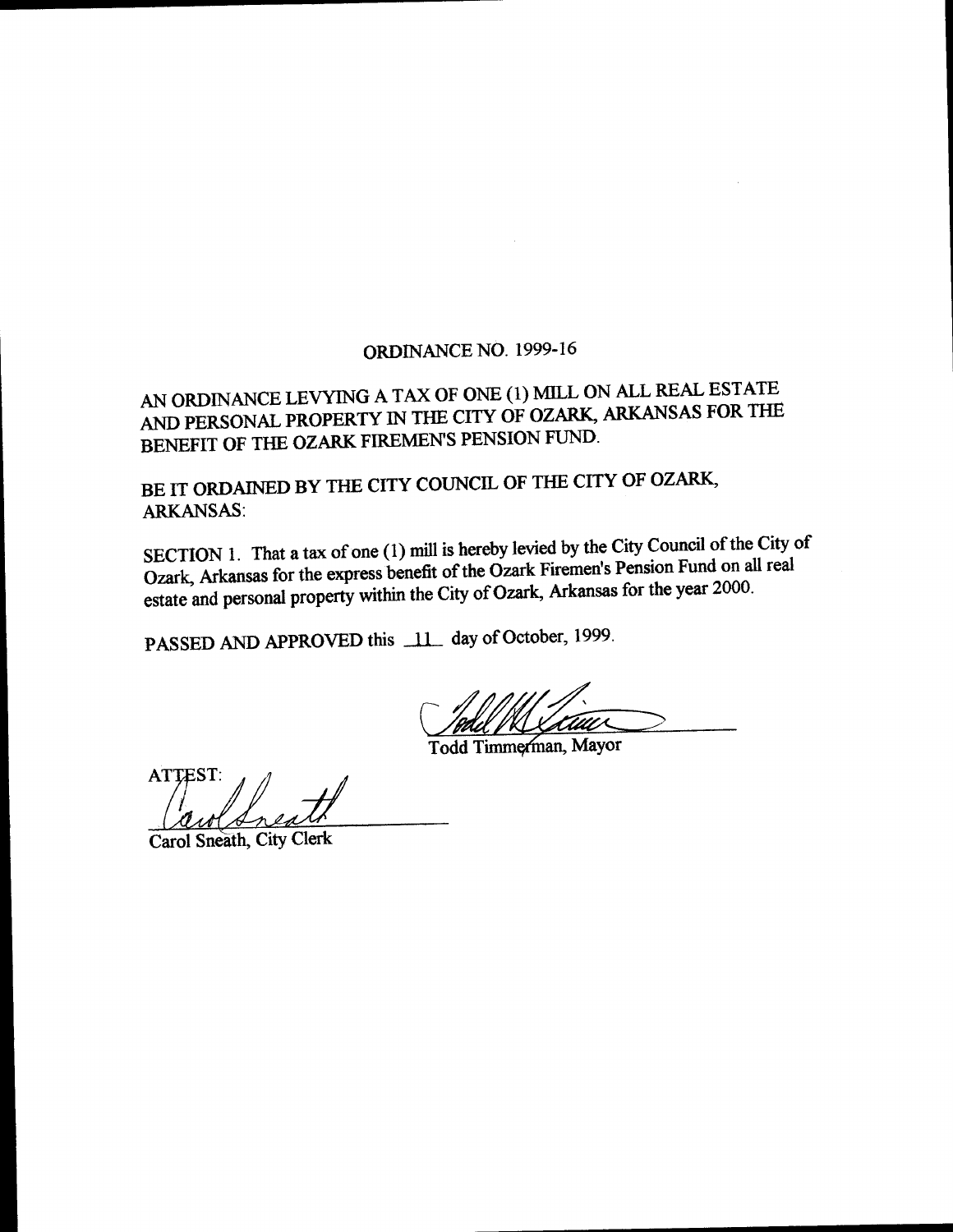## ORDINANCE NO, 1999- 17

AN ORDINANCE LEVYING A TAX OF FIVE (5) MILLS ON ALL REAL ESTATE AND PERSONAL PROPERTY WITHIN THE CITY OF OZARK, ARKANSAS FOR THE GENERAL FUND OF THE CITY OF OZARK, ARKANSAS.

BE IT ORDAINED BY THE CITY COUNCIL OF OZARK, ARKANSAS:

SECTION 1. That a tax of five (5) mills is hereby levied by the City Council of the City of Ozark, Arkansas on all real estate and personal property within the City of Ozark, Arkansas for the year 2000 for the benefit of the General Fund of the City of Ozark, Arkansas.

PASSED AND APPROVED this 11 day of October, 1999.

<u>/</u> Vd. 'Stitil

Todd Timmerman, Mayor

**ATTEST:** 

Carol Sneath, City Clerk